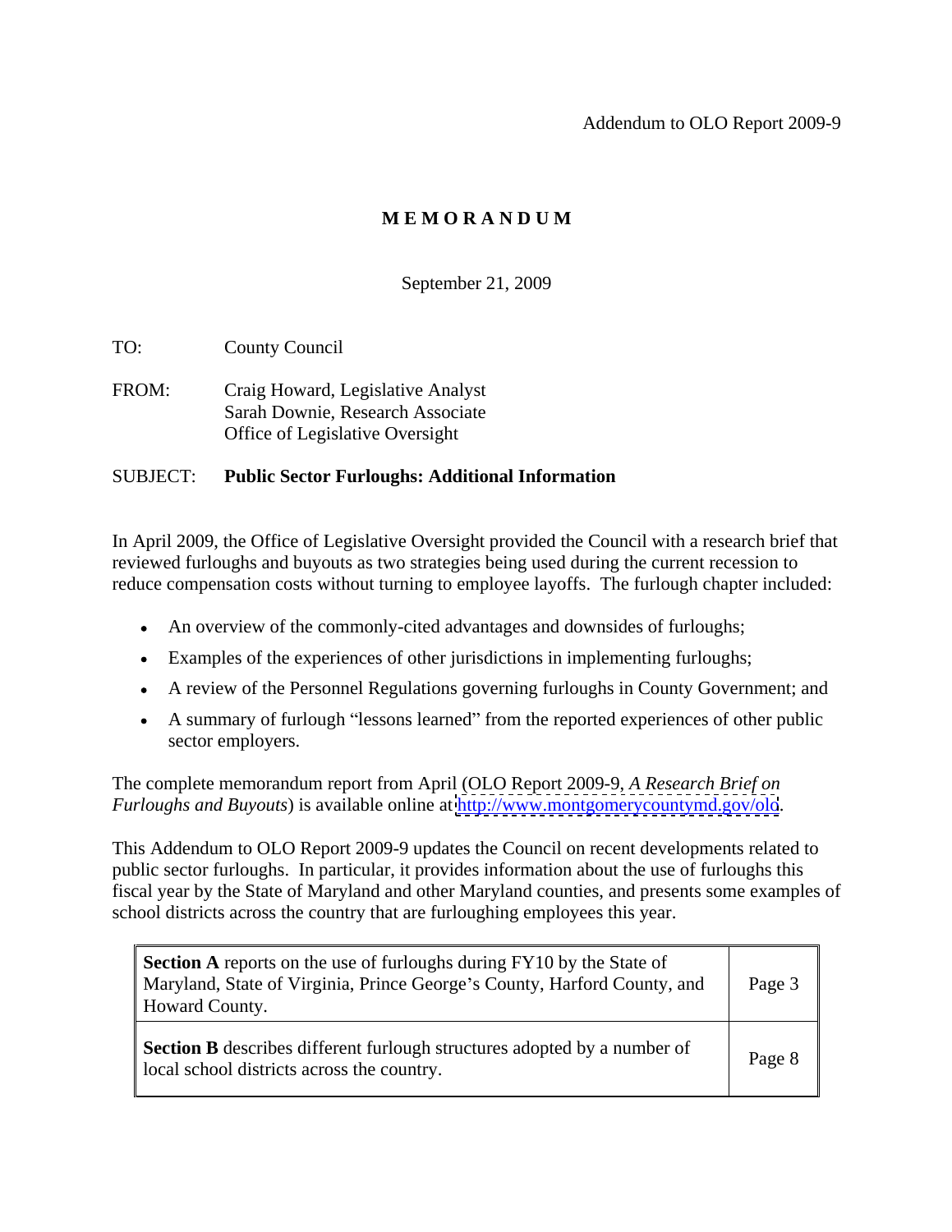**General Update on the Increased Use of Furloughs.** Since April, there have been several notable developments related to furloughs in the public sector. First, as the fiscal situation for most state and local governments remains stressed, the use of furloughs has become more prevalent. Just two months into FY10, 20 states (including Maryland and Virginia) have already announced or enacted furlough plans that will impact over one million employees nationwide.<sup>1</sup>

Second, some local school districts have adopted furlough plans or are considering furloughs of staff, including teachers. A September 2009 article written by an Associated Press reporter and published in the *Baltimore Sun* noted that furloughs are occurring in individual school districts across the country, often in response to reductions in state education funding.<sup>2</sup>

Third, there have been several recent judicial decisions stemming from lawsuits filed by employee unions over furloughs. While many jurisdictions have implemented furloughs without incurring lawsuits, grievances and related lawsuits are a common response to furloughs.

As of this writing, court cases regarding furloughs are ongoing in California, Hawaii, Maryland, Rhode Island, New Jersey, and Pennsylvania, among other places. As summarized below, recent court rulings regarding furloughs implemented by both state and local governments have varied; many of the initial court decisions are under appeal and final outcomes could change.

- California. In January 2009, a state court upheld the Governor of California's authority to order a furlough during a fiscal emergency; this was followed by a decision that upheld the Governor's authority to furlough employees of independently elected constitutional officers. In September 2009, a state court ruled that State Compensation Insurance Fund employees are exempt from furloughs under the state insurance code.
- **Hawaii**. In July 2009, a state judge struck down the Governor of Hawaii's plan to furlough state employees by ruling that implementing furloughs would change wages and therefore violate employees' right to collectively bargain under the state constitution.
- **Prince George s County**. In August 2009, the U.S. District Court decided that Prince George's County violated the U.S. Constitution's prohibition again impairment of contracts by furloughing employees for 10 days in  $FY09<sup>3</sup>$

Finally, some economists recently have raised questions about the bottom line costs and savings of furloughs when examined from a broad economic perspective. For example, some possible "costs" of furloughs that may not be included in the calculation of net savings include a decline in spending by government employees, reduced tax revenue collections, and potential inefficiencies in government operations.<sup>4</sup>

<sup>&</sup>lt;sup>1</sup> Vestal, Christine, "Budget Cuts Test State Personnel Policies", August 27, 2009. <http://www.stateline.org>. <sup>2</sup> Turner, Dorie, "School Districts Across the County Furlough Teachers to Reduce Spending Amid Budget Cuts",

Associated Press, September 1, 2009. <u>http://www.baltimoresun.com</u>.<br><sup>3</sup> U.S. District Court Memorandum Opinion, *Fraternal Order of Police, et. al. v. Prince George's County, filed* 

August 18, 2009. See the August 21, 2009 Memorandum from Michael Faden to Councilmembers titled *FOP v.* 

*Prince George's County (furlough) case – relevance to Montgomery County for further details and analysis.*<br><sup>4</sup> Dornhelm, Rachel. "Furloughs May Not Save As Much As States Hope", September 10, 2009. <http://www.npr.org>.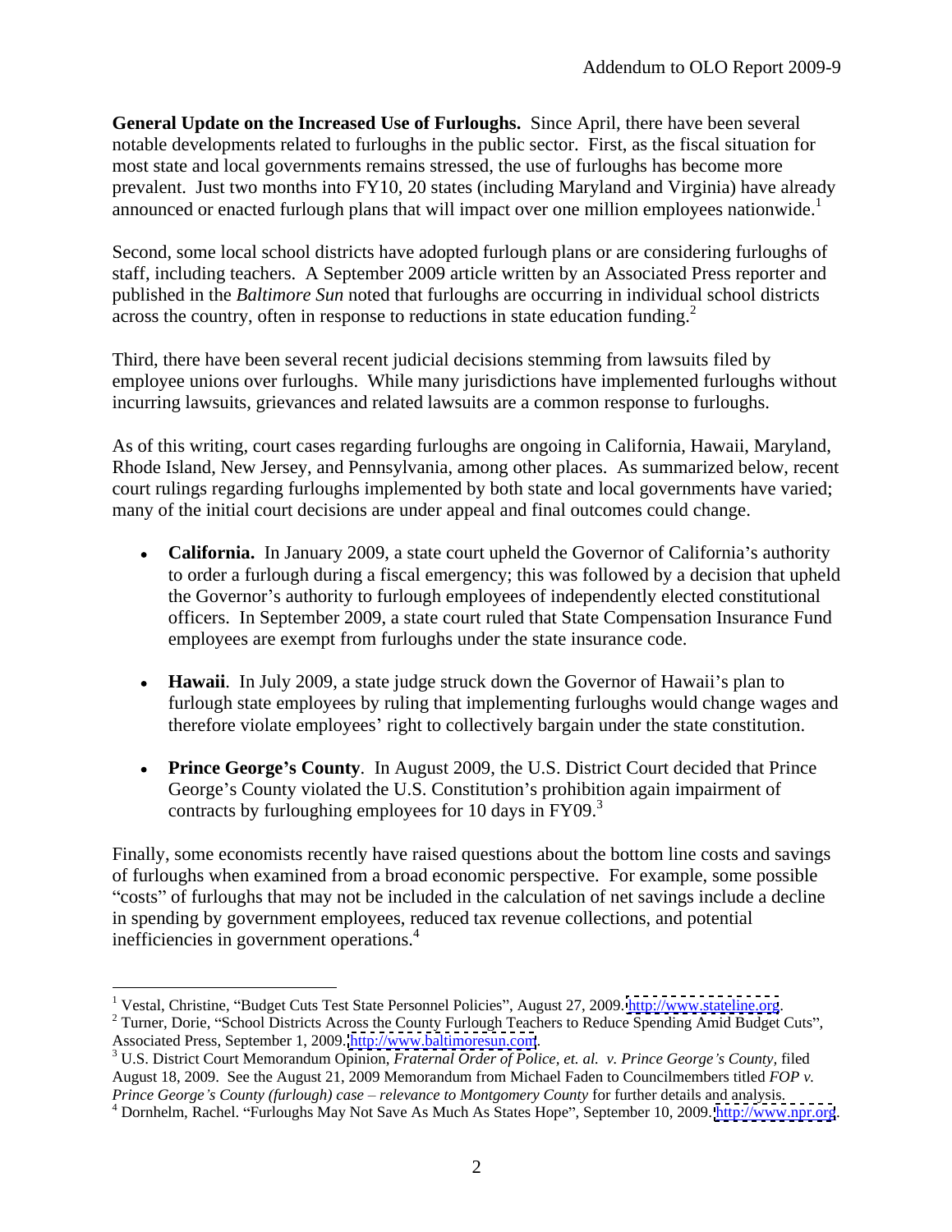### **A. State and Local Government Furlough Plans in Maryland and Virginia: FY10**

This section summarizes the FY10 furlough plans adopted by the State of Maryland, State of Virginia, Prince George's County, Harford County, and Howard County. The State of Maryland and Prince George's County both had implemented furloughs in FY09 that were reviewed in OLO's April 2009 Research Brief.<sup>5</sup>

### **1. State of Maryland**

| State of Maryland's FY10 Furlough Plan |                                                                                                                                                                         |
|----------------------------------------|-------------------------------------------------------------------------------------------------------------------------------------------------------------------------|
| <b>Voluntary or Mandatory</b>          | Mandatory                                                                                                                                                               |
| <b>Amount of Furlough Time</b>         | 3 to 10 days (depending on salary)                                                                                                                                      |
| <b>Fixed or Rolling Furlough Days</b>  | Fixed and rolling furloughs days                                                                                                                                        |
| <b>Employee Exemptions</b>             | Employees of 24/7 operations will not take rolling or<br>fixed furlough days but will have a salary reduction<br>equivalent to 3 or 5 days of pay (depending on salary) |

In FY09, the State of Maryland implemented a furlough and temporary salary reduction plan that required four or five furlough days for employees, depending on salary level. On August 25, 2009, the Governor of Maryland signed an Executive Order to create an FY10 furlough and "temporary salary reduction plan" for State employees. The State estimates a savings of approximately \$34 million from the furlough and salary reduction plan.

The FY10 furlough plan is similar to the FY09 plan, with the primary difference being an increase in the number of furlough days required. The FY10 furlough plan requires state employees to take three to five rolling furlough days, depending on each employee's salary. In addition, what the plan refers to as a "temporary salary reduction" is essentially fixed furlough days: employees will have a salary reduction equivalent to three to five days of pay, depending on salary level, and work five fewer days when the State government is closed (September 4, November 25, December 24, December 21, and May 28).

The specific FY10 furlough requirements based on salary level are listed below:

- **Employees earning less than \$40,000** are exempt from the rolling furlough days but must take three fixed furlough days as a temporary salary reduction. For the remaining two days that State facilities will be closed, these employees may choose to use annual leave or take voluntary furlough days.
- **Employees earning \$40,000 to \$49,999** will have three rolling furlough days plus the five fixed furlough days when State facilities are closed for a total of eight furlough days.

 $\frac{5}{5}$  See pages 16.21 of OLO Memorandum Beport 2000.0  $<sup>5</sup>$  See pages 16-21 of OLO Memorandum Report 2009-9.</sup>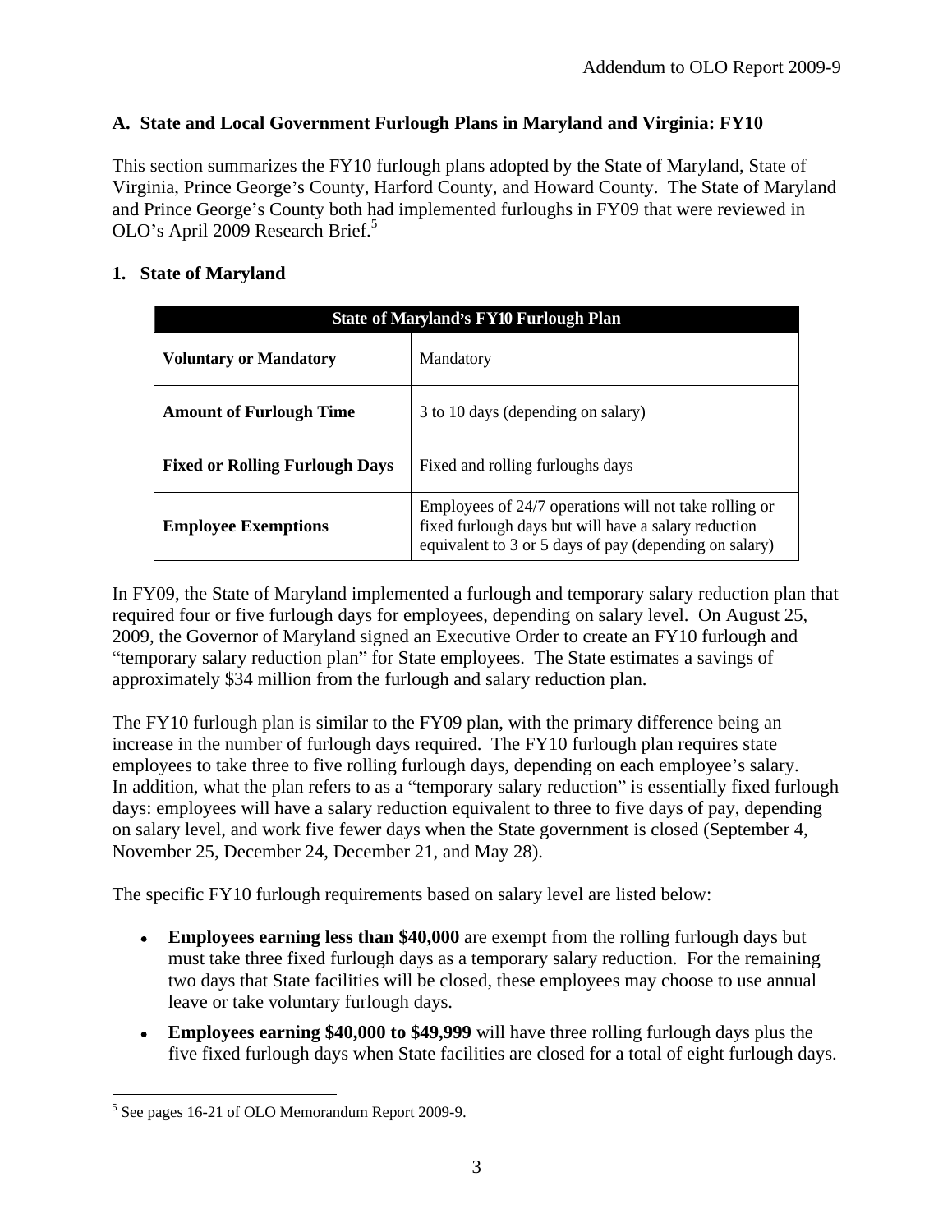- **Employees earning \$50,000 to \$99,999** will have four rolling furlough days plus five fixed furlough days when State facilities are closed for a total of nine furlough days.
- **Employees earning \$100,000 or more** will have five rolling furlough days plus five fixed furlough days when State facilities are closed for a total of ten furlough days.
- **Employees in 24/7 service positions** do not have to take rolling furlough days but will have a temporary salary reduction equivalent to three days of pay if they earn less than \$40,000 or five days if they earn \$40,000 or more. These employees will continue to work on the fixed furlough days, when most other government operations will be closed.

As with FY09, the Executive Order on furloughs for FY10 does not apply to the Legislative Branch, the Judicial Branch, Public Officers, or employees of the University System of Maryland, St. Mary's College of Maryland, Morgan State University, and Baltimore City Community College. However, the Executive Order states that "each university appropriation shall be reduced to reflect the amount of savings that would be achieved by implementing a furlough plan at each university in accordance with its rules and regulations and subject to approval of its governing board.

### **2. State of Virginia**

| <b>State of Virginia's FY10 Furlough Plan</b> |                                                                                                            |
|-----------------------------------------------|------------------------------------------------------------------------------------------------------------|
| <b>Voluntary or Mandatory</b>                 | Mandatory                                                                                                  |
| <b>Amount of Furlough Time</b>                | 1 day                                                                                                      |
| <b>Fixed or Rolling Furlough Days</b>         | Fixed furlough day; affected agencies must develop<br>alternate furlough schedules for essential employees |
| <b>Employee Exemptions</b>                    | None (although furlough only applies to Executive<br>Branch employees)                                     |

In September 2009, the Governor of Virginia announced an FY10 Spending Reduction Plan that includes a mandatory, one-day furlough for all Executive Branch state employees. The State estimates that the one-day furlough will save approximately \$9.3 million.

Virginia's furlough day is scheduled for May 28, 2010, which is the Friday before Memorial Day weekend. The furlough plan requires agencies or departments with "critical or emergency" personnel" to develop alternate furlough schedules for its staff to ensure that "essential staffing" is maintained on the fixed furlough day.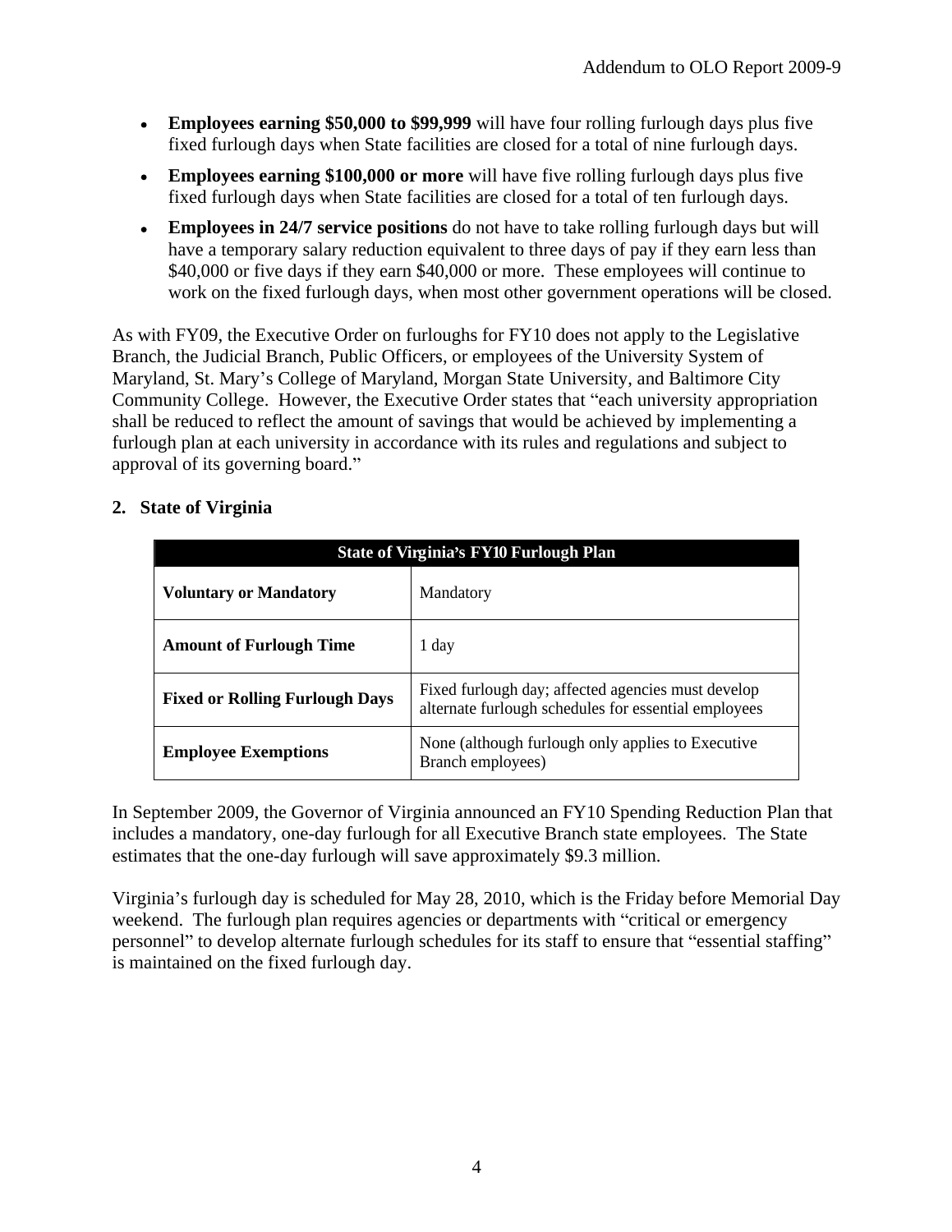| <b>Prince George's County FY10 Furlough Plan</b> |                                                                           |
|--------------------------------------------------|---------------------------------------------------------------------------|
| <b>Voluntary or Mandatory</b>                    | Mandatory                                                                 |
| <b>Amount of Furlough Time</b>                   | 80 hours (prorated for part-time or non-100% County-<br>funded positions) |
| <b>Fixed or Rolling Furlough Days</b>            | Rolling furloughs days                                                    |
| <b>Employee Exemptions</b>                       | Certain non-General Fund positions exempt                                 |

### **3. Prince George s County, Maryland**

In FY09, Prince George's County implemented a furlough plan requiring each employee to take up to 80 hours of furlough time. On July 21, 2009, the Prince George's County Council adopted a resolution to approve a formal furlough plan submitted by the County Executive for FY10. The County expects its FY10 furlough plan to save \$18 million.

The amount of required furlough time is the same as the FY09 furlough plan; however, in FY10 the furloughs extend to positions funded by the Solid Waste Enterprise Fund. Positions that are 100% funded from sources other than the County's General Fund, Internal Service Funds, and the Solid Waste Enterprise Fund do not have to participate. Employees whose salaries/wages are partially funded by other sources must take a prorated amount of furlough time.

Individual department/agency heads are responsible for preparing an Employee Furlough Leave Plan for each employee to ensure that they take the required furlough time while maintaining core services. As in FY09, employees who choose to take the furlough hours on designated holidays can receive an equivalent amount of annual leave credit up to 24 hours.

The furlough plan also requires the Office of Management and Budget to report cost savings to the County Executive and County Council at the end of each quarter and recommend whether the furlough plan needs to be continued.

**FY09 Furlough Lawsuit**. In September 2008, several labor unions representing Prince George's County employees filed a lawsuit against the County Government seeking to overturn the FY09 furlough plan. In August 2009, the U.S. District Court ruled that the furloughs violated the U.S. Constitution's prohibition against impairment of contracts and ordered the County to repay union employees for the salary loss due to furloughs.<sup>6</sup> The County has requested a stay of this judgment and appealed the ruling to the U.S. Court of Appeals.

In July 2009, labor unions representing Prince George's County public safety employees filed an Unfair Labor Practice Complaint against the County for adopting an FY10 furlough plan without bargaining with labor organizations. As of this writing, this complaint is pending resolution.

 <sup>6</sup> U.S. District Court, *Fraternal Order of Police, et. al. v. Prince George s County,* filed August 18, 2009. See the August 21, 2009 Memorandum from Michael Faden to Councilmembers titled *FOP v. Prince George s County (furlough) case – relevance to Montgomery County* for further details and analysis.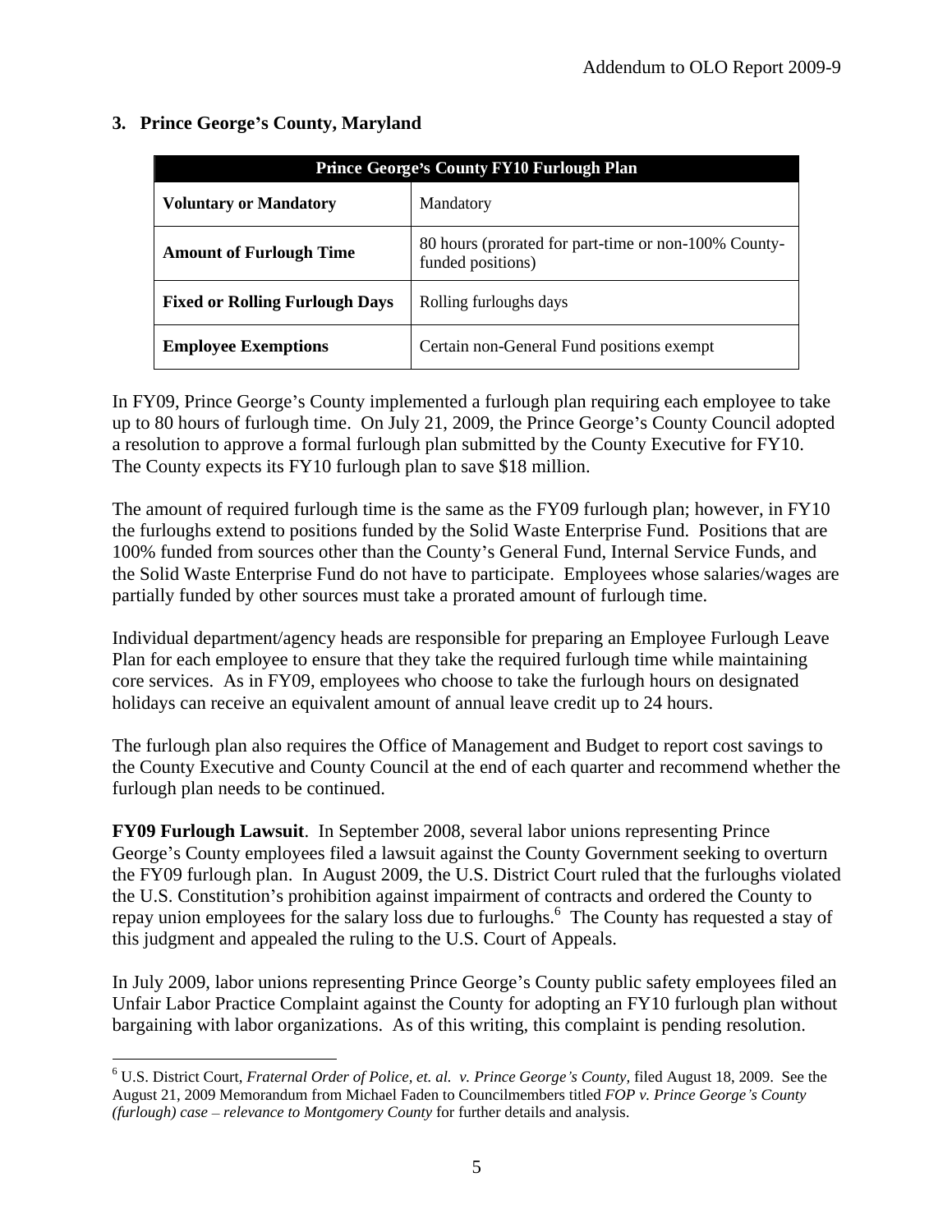|                                       | <b>Harford County FY10 Furlough Plan</b>                                                                    |
|---------------------------------------|-------------------------------------------------------------------------------------------------------------|
| Voluntary or Mandatory                | Mandatory                                                                                                   |
| <b>Amount of Furlough Time</b>        | 5 days                                                                                                      |
| <b>Fixed or Rolling Furlough Days</b> | Fixed furlough days for most employees; rolling furlough  <br>days for employees of certain 24/7 operations |
| <b>Employee Exemptions</b>            | None                                                                                                        |
| <b>Scheduling Salary Loss</b>         | In the pay period that the furlough days are taken                                                          |

## **4. Harford County, Maryland**

The Harford County Executive recommended and the County Council approved five fixed furlough days as part of the County's adopted FY10 operating budget. According to Harford County staff, the County turned to furloughs "to offset local government funding cuts imposed by the State of Maryland,"<sup>7</sup> and avoid layoffs.

Harford County selected five fixed furlough days during FY10: July 24, September 4, October 12, December 24, and April 5. On these five days, most County Government offices will be closed and Harford County transit buses will not operate. All County employees must participate in the furlough plan. However, rather than being furloughed on the five fixed days, employees who work at the 24/7 water and waste water operations or the Emergency Operations Center staff must take five rolling furlough days during FY10. Employees in the Sheriff's Office, the primary law enforcement agency in Harford County, are not County employees and are not participating in the furlough plan. Harford County projects a general fund savings of approximately \$700,000 in FY10 from the

furlough plan. However, County staff report that the actual savings will likely be somewhat less. On July 24, 2009, the County's first furlough day, some furloughed employees were called in to work to address an emergency IT problem. According to County staff, this need for unanticipated overtime, due to extreme weather or other emergencies, is common on holidays and could occur on the other furlough days as well.

 $7$  Harford County Government Press Release, "Harford County Announces Employee Furlough Dates," June 24, 2009.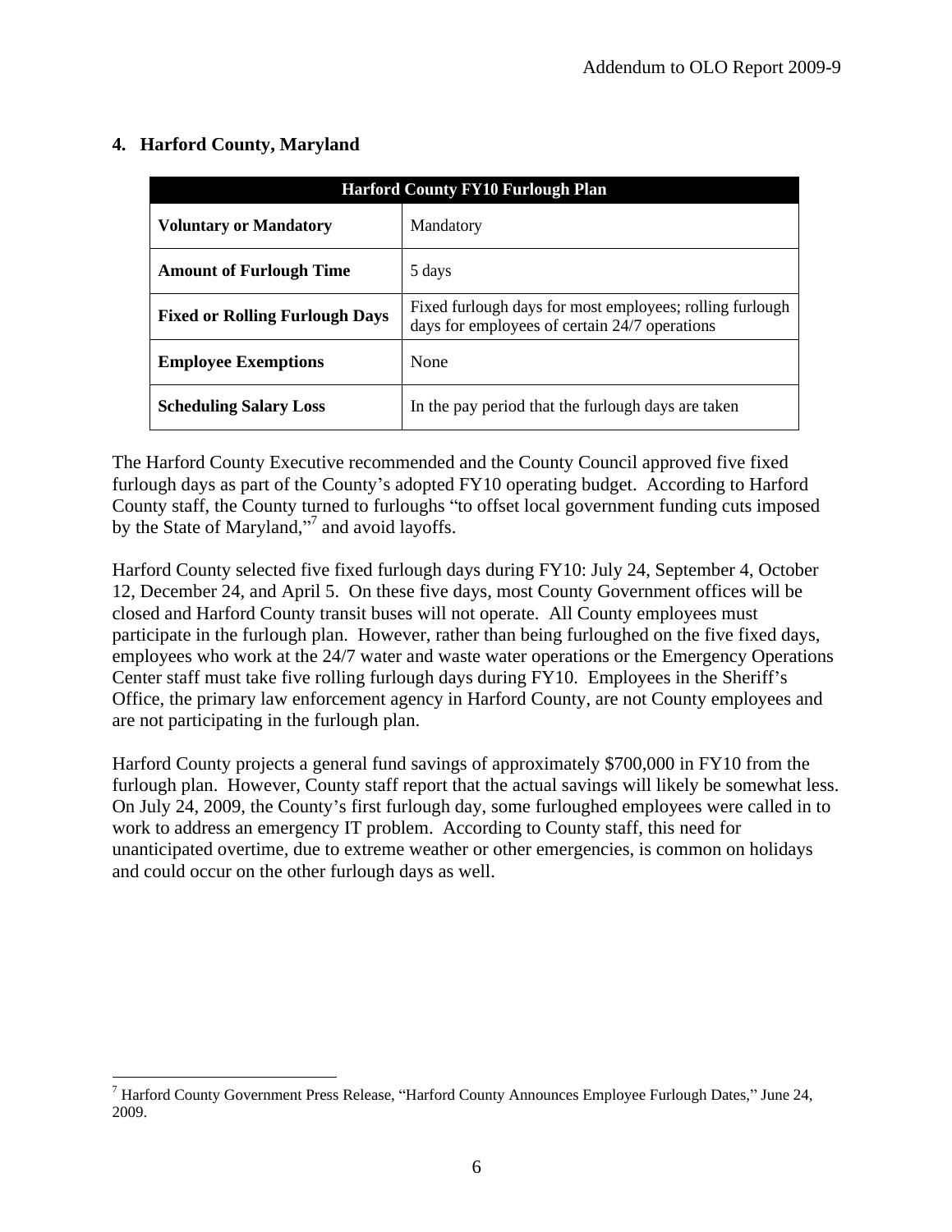### **5. Howard County, Maryland**

|                                | <b>Howard County FY10 Furlough Plan</b>                                                   |
|--------------------------------|-------------------------------------------------------------------------------------------|
| <b>Voluntary or Mandatory</b>  | Mandatory                                                                                 |
| <b>Amount of Furlough Time</b> | 4 days                                                                                    |
|                                | <b>Fixed or Rolling Furlough Days</b> Fixed furlough days from December 28 to December 31 |
| <b>Employee Exemptions</b>     | Most public safety employees                                                              |
| <b>Scheduling Salary Loss</b>  | 1.5% salary reduction from all paychecks during the<br>fiscal year                        |

The Howard County Code authorizes the furlough of employees under certain circumstances, including if the County Executive determines that a revenue shortfall requires a reduction in compensation levels. On May 20, 2009, the Howard County Council adopted Resolution No. 24-2009 to approve a furlough plan submitted by the County Executive. The plan furloughs 1,815 employees for four days during FY10; the estimated savings is \$1.8 million.

The four fixed furlough days will be from December 28-31, 2009, which will allow the County to close non-essential facilities from December 25, 2009 until January 3, 2010. County libraries will remain open.

By closing government operations for ten consecutive days, Howard County anticipates cost savings on energy, custodial services, and general office expenditures. Part-time employees will take a prorated number of furlough days. The salary loss for all furloughed employees is being spread out by subtracting 1.5% from each paycheck that employees receive during the fiscal year. The County Code states that the salary loss can be no more than one furlough day per two week period (unless an employee requests otherwise).

To avoid a potential increase in overtime costs, Howard County's furlough plan exempts the following employees: 911 dispatchers, emergency communications operators, police officers below the rank of sergeant, firefighters below the rank of captain, and correctional officers.

The County is offering an alternate furlough plan for employees who cannot take four consecutive days off from their duties without impacting the delivery of essential services. These employees must take four rolling furlough time during the fiscal year. The County also reached an agreement with one employee union (Howard County Local 3085, represented by the American Federation of State, County and Municipal Employees) that members may choose to take four rolling furlough days instead of the fixed furlough days.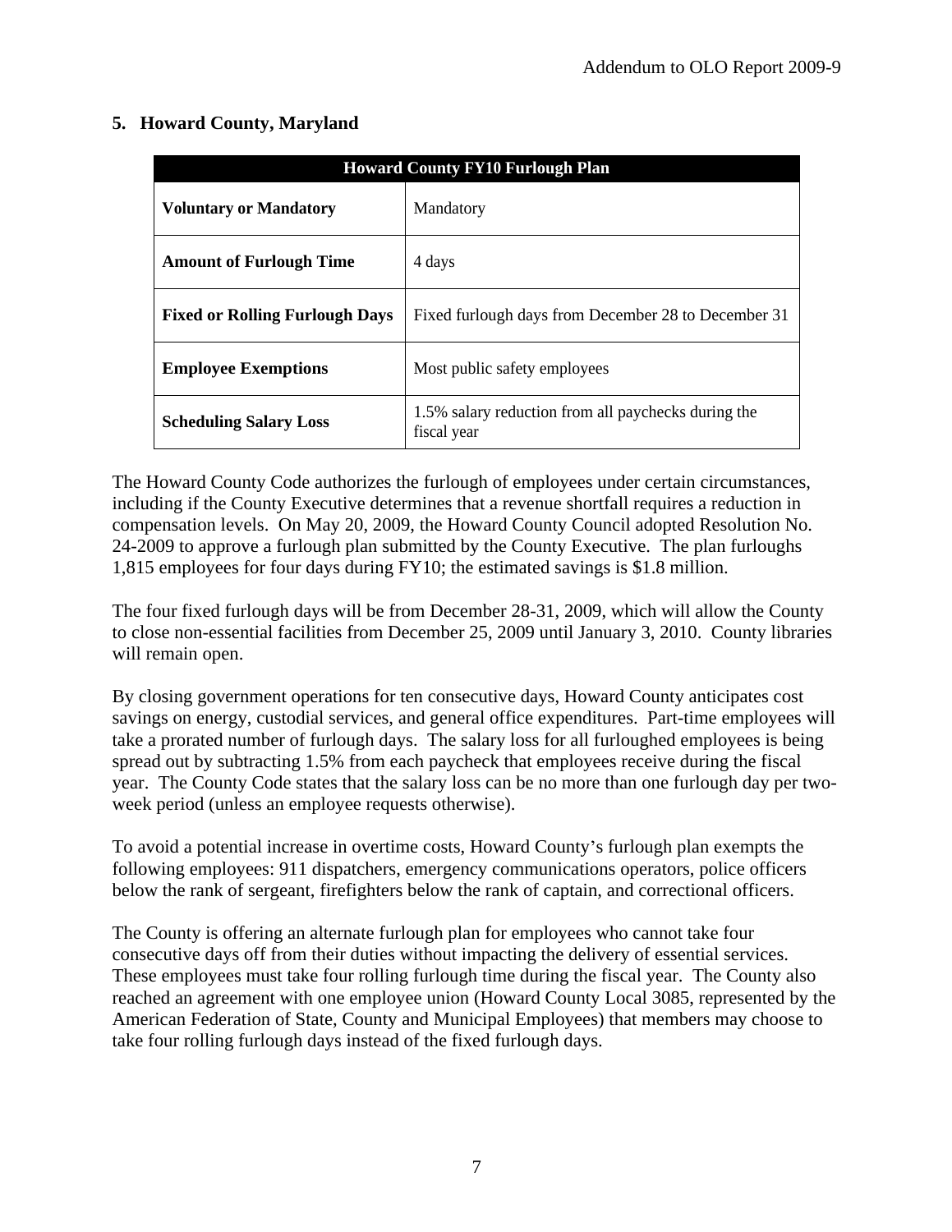### **B. SCHOOL DISTRICT FURLOUGHS**

The use of furloughs by public school districts has expanded in recent months as a response to the economic downturn, and in many cases, to substantial state budget cuts to education. This section provides examples of the structure and experiences of selected public school districts that are implementing furloughs. Furlough information is provided for:

- Anne Arundel County Public Schools (Maryland):
- Gwinnett County Public Schools (Georgia);
- Fulton County School System (Georgia);
- Fayette County School System (Georgia);
- Lynwood Unified School District (California); and
- Charleston County School District (South Carolina).

OLO limited its research to local public school districts (K-12) that implemented furloughs during FY09 or FY10; this section does not include information on State university systems subject to furloughs.

OLO s April 2009 Research Brief on furloughs identified several recurring themes or lessons learned from furlough plans implemented by other public sector jurisdictions. While these generally apply to school district furloughs as well, OLO identified some additional themes or common characteristics of furloughs specific to school systems.

- **Nearly all school districts reviewed included teachers as part of their furlough plan.** In the past, teachers tended to be a group excluded from furloughs. However, exempting teachers substantially limits the savings achieved from a school system furlough and more school systems are now structuring furloughs to include all staff.
- **School districts have been able to implement furloughs without decreasing the number of student instructional days.** A common strategy among school furlough plans is to identify fixed furloughs on days originally scheduled as staff workdays when school is not in session, e.g., teacher planning days, staff development days. Some districts scheduled their furlough days to occur during the week(s) before the start of the new school year.
- **Approval and authority for the school district furloughs reviewed rests with the local school boards.** In all of the school districts reviewed, while furloughs may have been enacted due to funding cuts at the state or county level, the authority to adopt a final furlough plan for school employees rests with the school board. However, in some cases, state approval was required to reduce the number of teacher work days.
- **Some school districts negotiated furloughs with employee unions, while others did not.** OLO found examples of both negotiated furloughs and furloughs imposed without any negotiated agreement. In some cases, unions agreed to furloughs under the condition that the school district avoid and/or rescind planned layoffs of union members.

The specific furlough plans for the six schools districts reviewed are detailed below.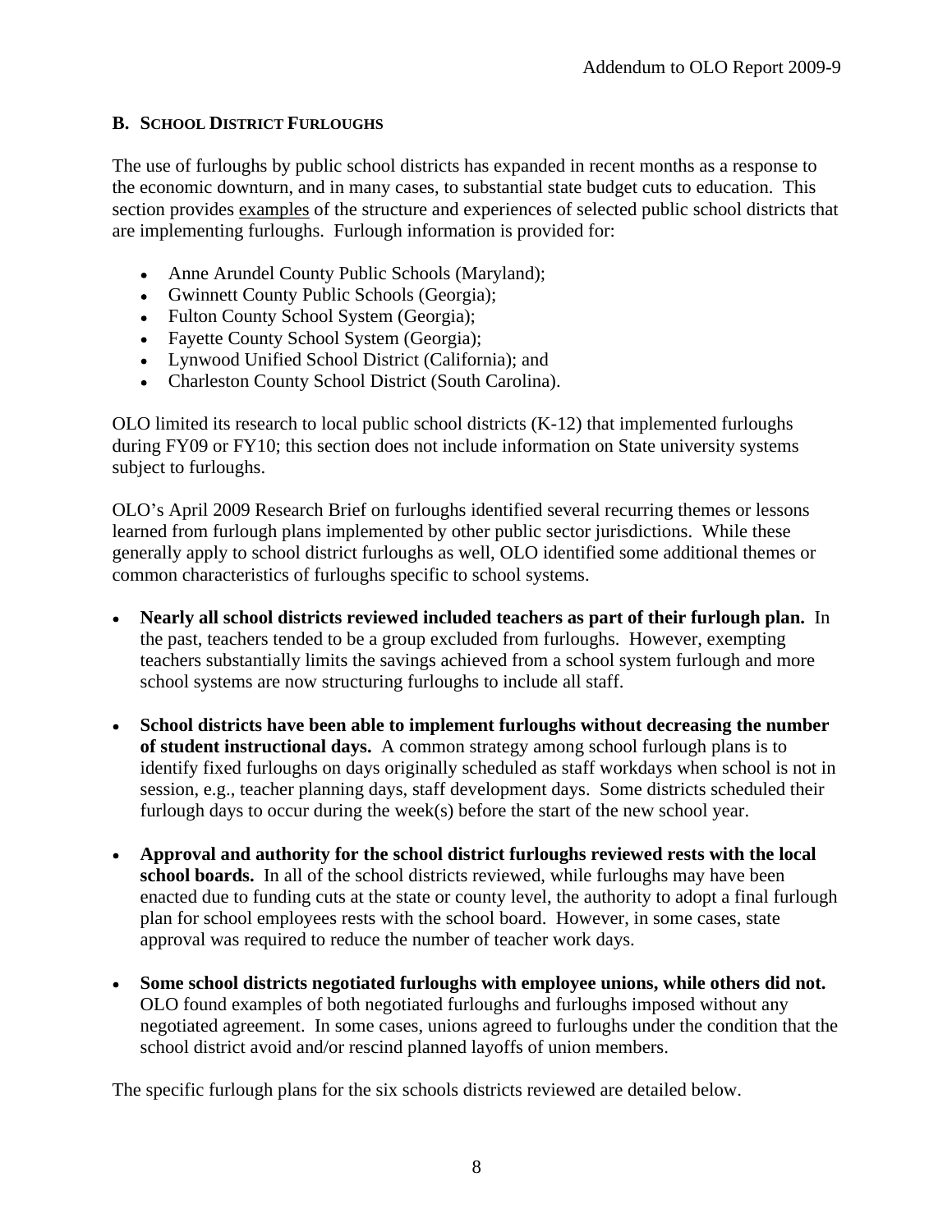|                                                         | Anne Arundel County Public Schools Furlough Plan                                                                                                                                                                                          |
|---------------------------------------------------------|-------------------------------------------------------------------------------------------------------------------------------------------------------------------------------------------------------------------------------------------|
| Voluntary or Mandatory                                  | Mandatory                                                                                                                                                                                                                                 |
| <b>Amount of Furlough Time</b>                          | 2 to 5 days (depending on job class); 3 days for teachers                                                                                                                                                                                 |
| <b>Fixed or Rolling Furlough</b><br>Days and When Taken | • Fixed furloughs days prior to and during school year<br>• Specific days vary by job class<br>• No furloughs taken on student instruction days                                                                                           |
| <b>Employee Exemptions</b>                              | Bus drivers and aides are exempt                                                                                                                                                                                                          |
| <b>Other Details of Note</b>                            | • Salary loss spread out over the entire year<br>• Paid holidays cannot be used as furlough days<br>• Staff not authorized to report to work or work from home<br>on furlough days<br>• Staff received no COLA and no increments for FY10 |

### **1. Anne Arundel County Public Schools (Maryland)**

Anne Arundel County Public Schools enrolls approximately 75,000 students and employs 9,200 staff; the annual operating budget for the current school year (2009-2010) is about \$936 million.

In June 2009, the Anne Arundel County School Board adopted a furlough plan requiring between two and five furlough days for all employees in FY10, except for bus drivers and aides. The Board set the number of required furlough days by job class, with more senior and/or higher-paid employees incurring a higher number of furlough days.

The School Board adopted the furlough through amendments to its contracts with employee unions. In June, the Board negotiated agreements with three of the school district's four unions for a set number of furlough days. The exception was the Teachers Association of Anne Arundel County (TAAAC), which later came to a tentative agreement on furlough days and other contract revisions that will be brought to the union membership and the School Board for approval this fall. The tentative agreement states that TAAAC members will take three furlough days, but that the Board and union will first jointly request a supplemental appropriation from the County Executive to avoid the furloughs.

Teachers in Anne Arundel already took one furlough day on August 17, previously a teacher workday scheduled before the start of the new school year. The other two furlough days for teachers are scheduled in October and January. Executive staff, professional support staff, and principals (12 month positions) took most of their required furlough days last July.

Anne Arundel Public Schools anticipates a savings of \$7.7 million from its FY10 furlough plan, with \$5.6 million (73%) of that total coming from the three days of teacher furloughs.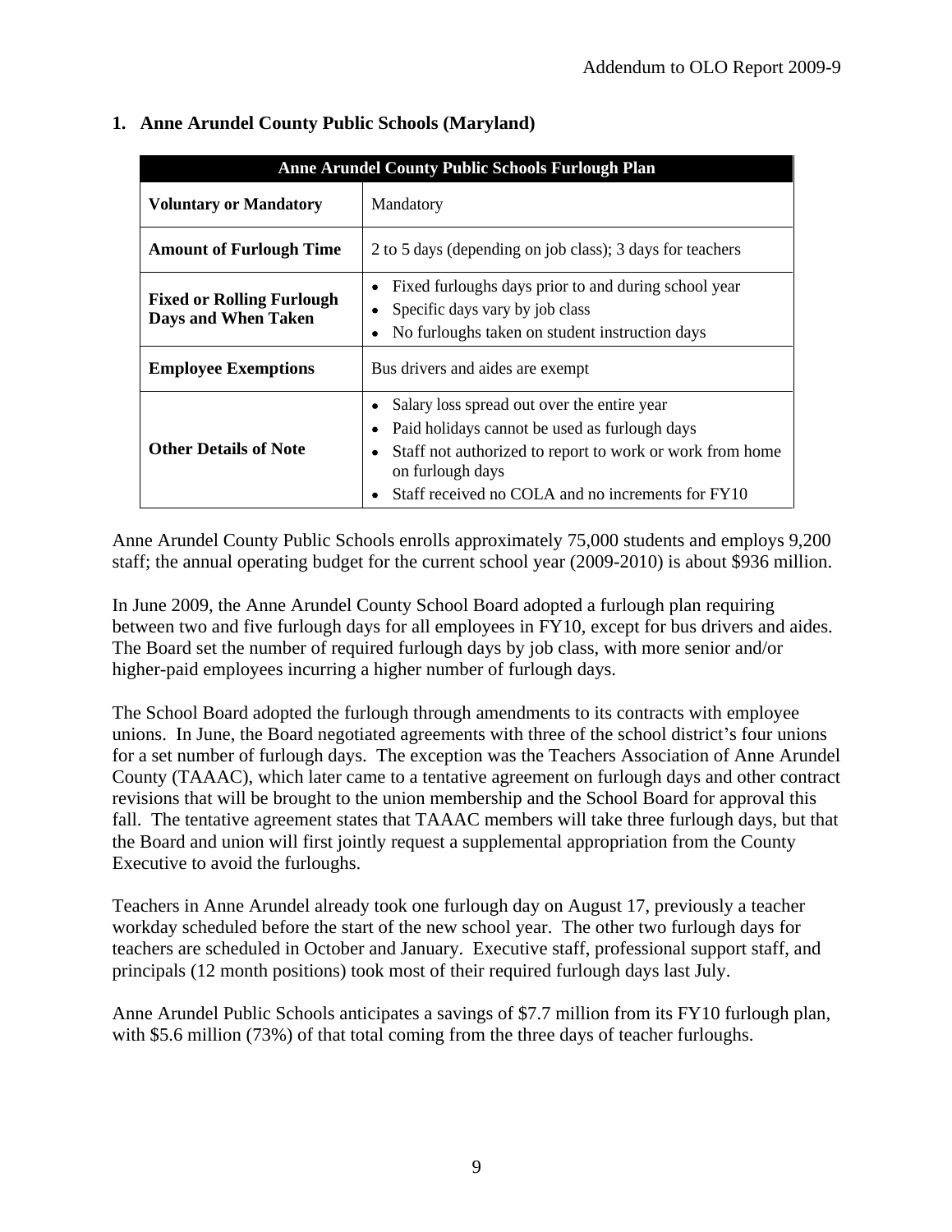### **2. Multiple School Systems in the State of Georgia**

In July 2009, the Governor of Georgia announced budget cuts to local school systems and requested that school districts reduce funding by furloughing all employees, including teachers, for three days. The Governor does not have direct authority to furlough school system employees; however, teachers in Georgia are paid under a formula that includes "considerable" state funds.<sup>8</sup> state funds.<sup>8</sup>

Georgia state law requires teachers to work 190 days each year: 180 instructional days and 10 planning/training days. To accommodate the Governor s furlough request, the State Board of Education approved a blanket waiver to allow school systems to furlough teachers and other staff for any or all of the 10 planning/training days during the 2009-10 school year.

176 of the 180 school systems in Georgia have responded to the Governor's request by implementing furlough plans for employees; the other four districts have decided against furloughs and instead have responded to the funding reductions by using reserve funds or in some cases employee layoffs. $\frac{9}{5}$  Below are three examples of Georgia school districts that are implementing furloughs this year.

|                                                         | <b>Gwinnett County Public Schools Furlough Plan</b>                                                                                                                                    |
|---------------------------------------------------------|----------------------------------------------------------------------------------------------------------------------------------------------------------------------------------------|
| <b>Voluntary or Mandatory</b>                           | Mandatory                                                                                                                                                                              |
| <b>Amount of Furlough Time</b>                          | 3 days for all staff                                                                                                                                                                   |
| <b>Fixed or Rolling Furlough</b><br>Days and When Taken | • Fixed furlough days prior to and during the school year<br>• Specific days differ for school- and non-school-based staff<br>$\bullet$ No furloughs taken on student instruction days |
| <b>Employee Exemptions</b>                              | None                                                                                                                                                                                   |

### **a. Gwinnett County Public Schools**

Gwinnett County Public Schools (GCPS) enrolls approximately 160,000 students and employs 8,000 staff; the annual operating budget for the current school year (2009-2010) is about \$1.9 billion. In July 2009, GCPS announced plans for a three-day furlough of all employees. GCPS anticipates a savings of \$12 million from its FY10 furlough plan.

The furlough plan assigned teachers and most other school-based staff two furlough days during August before the start of school (previously designated as teacher planning days) and one furlough day in October (previously designated a staff development day). Non-school-based staff are assigned the same October furlough day as teachers, plus two additional days previously scheduled as paid holidays.

 $\frac{8 \text{ N} \cdot \text{N} \cdot \text{N} \cdot \text{N} \cdot \text{N} \cdot \text{N} \cdot \text{N} \cdot \text{N} \cdot \text{N} \cdot \text{N} \cdot \text{N} \cdot \text{N} \cdot \text{N} \cdot \text{N} \cdot \text{N} \cdot \text{N} \cdot \text{N} \cdot \text{N} \cdot \text{N} \cdot \text{N} \cdot \text{N} \cdot \text{N} \cdot \text{N} \cdot \text{N} \cdot \text{N} \cdot \text{N} \cdot \text{N} \cdot \text{N} \cdot \text{N} \cdot \text{N} \cdot \text{N} \$ <sup>8</sup> Newman Times-Herald, July 27, 2009. <u>www.times-herald.com/printerFriendly/Are-teacher-furloughs-legal-815058</u>.<br><sup>9</sup> Turner, Derie, September 1, 2009.

Turner, Dorie, September 1, 2009.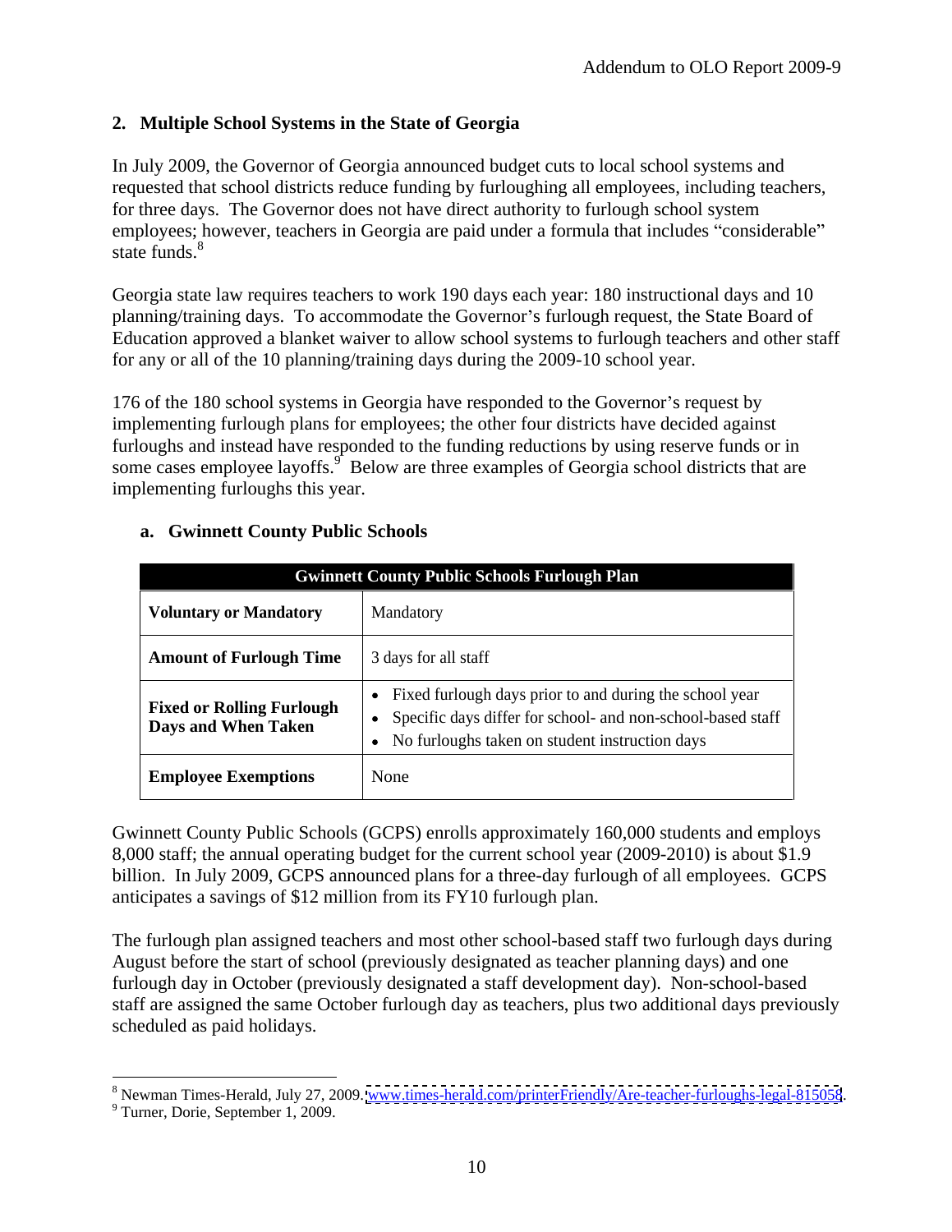|                                                         | <b>Fulton County School System Furlough Plan</b>                                                                                                                                                                                                        |
|---------------------------------------------------------|---------------------------------------------------------------------------------------------------------------------------------------------------------------------------------------------------------------------------------------------------------|
| Voluntary or Mandatory                                  | Mandatory                                                                                                                                                                                                                                               |
| <b>Amount of Furlough Time</b>                          | • 15 days for a subset of positions (e.g., counselors and<br>psychologists)<br>• 3 days for all other staff                                                                                                                                             |
| <b>Fixed or Rolling Furlough</b><br>Days and When Taken | • Fixed furloughs days<br>• Furlough days for teachers taken prior to school year<br>• Furlough days for non-teaching staff taken during first<br>semester as determined by principal or supervisor<br>• No furloughs taken on student instruction days |
| <b>Employee Exemptions</b>                              | None                                                                                                                                                                                                                                                    |
| <b>Other Details of Note</b>                            | • Salary loss spread out over three pay periods<br>• Paid holidays cannot be used as furlough days                                                                                                                                                      |

### **b. Fulton County School System**

The Fulton County School System enrolls approximately 90,000 students and employs 12,000 staff; the annual operating budget for the current school year (2009-2010) is about \$1.1 billion.

The Fulton County Board of Education has approved two different sets of furloughs for FY10. In January, the Board approved a reduction in the workday calendar for counselors, graduation coaches, psychologists, and social workers from 205 days to 190 days. This action aligned the total number of workdays for these positions with the 190 workday calendars of teachers and other school-based staff. Since this reduction only applies to the 2009-10 school year, it is equivalent to a 15-day furlough for these positions.

In July 2009, the Board of Education approved three furlough days for all teachers and other staff not affected by the previous workday reduction. Teachers were required to take all three furlough days during a pre-planning week in August before school started. Each school's principal was allowed to schedule the furlough days within that week to allow flexibility for any activities already scheduled. Non-teaching staff are required to take all three furlough days within the first semester, with specific days determined by each employee's supervisor.

The Fulton County School System anticipates savings of \$2 million from the workday reduction and \$6 million from the three-day furlough in FY10.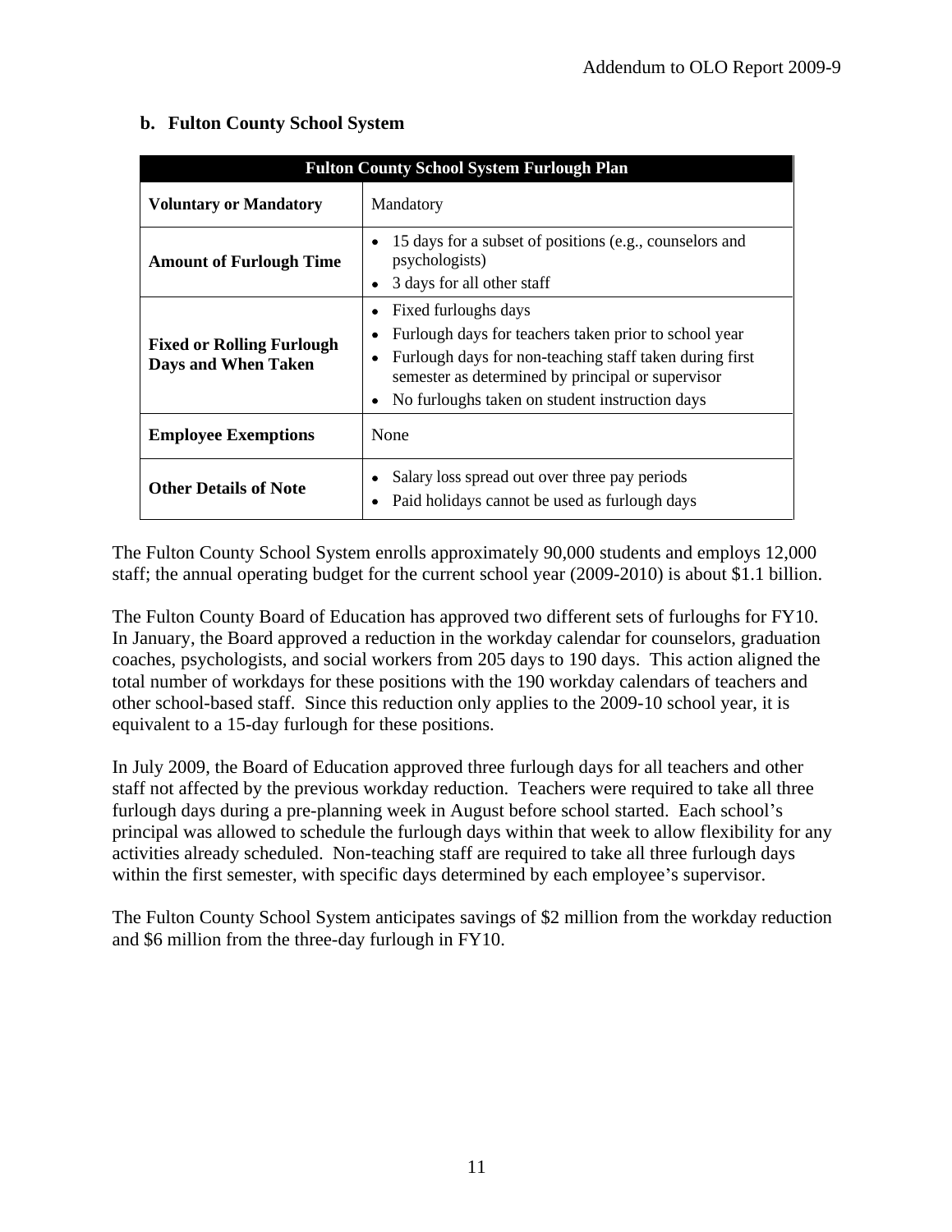| <b>Fayette County School System Furlough Plan</b>       |                                                                                                              |
|---------------------------------------------------------|--------------------------------------------------------------------------------------------------------------|
| <b>Voluntary or Mandatory</b>                           | Mandatory and Voluntary in FY09; Mandatory in FY10                                                           |
| <b>Amount of Furlough Time</b>                          | • FY09: 2 mandatory days or 4/5 voluntary days<br>$\bullet$ FY10: 3 mandatory days                           |
| <b>Fixed or Rolling Furlough</b><br>Days and When Taken | • FY09: Rolling furloughs days<br>$\bullet$ FY10: Fixed furlough days prior to and during the school<br>year |
| <b>Employee Exemptions</b>                              | Teachers exempt from FY09 furlough; bus drivers and food<br>service employees exempt from FY10 furlough      |

### **c. Fayette County School System**

The Fayette County School System enrolls approximately 22,000 students and employs 3,000 staff; the annual operating budget for the current school year (2009-2010) is about \$183 million.

The Fayette County Board of Education adopted furlough plans in both FY09 and FY10. In FY09, the Board of Education approved a mid-year furlough plan in January that included both mandatory and voluntary furloughs. All non-contract staff (including school custodians, secretaries, office staff, maintenance employees, and bus shop staff) were required to take two furlough days prior to June 30. Administrative staff (including superintendents, principals, and department directors) were asked to take either four or five voluntary furlough days before June 30. Teachers were exempt from both the mandatory and voluntary furloughs in FY09.

In July 2009, the Board of Education approved three furlough days for all staff in FY10 except for bus drivers and food service workers. The Board scheduled one furlough day in August, before the start of school, and two after the new school year started. Each of the furlough days was previously scheduled as a teacher work day or staff development day.

The Fayette County School System anticipates furlough savings of \$2.3 million in FY10.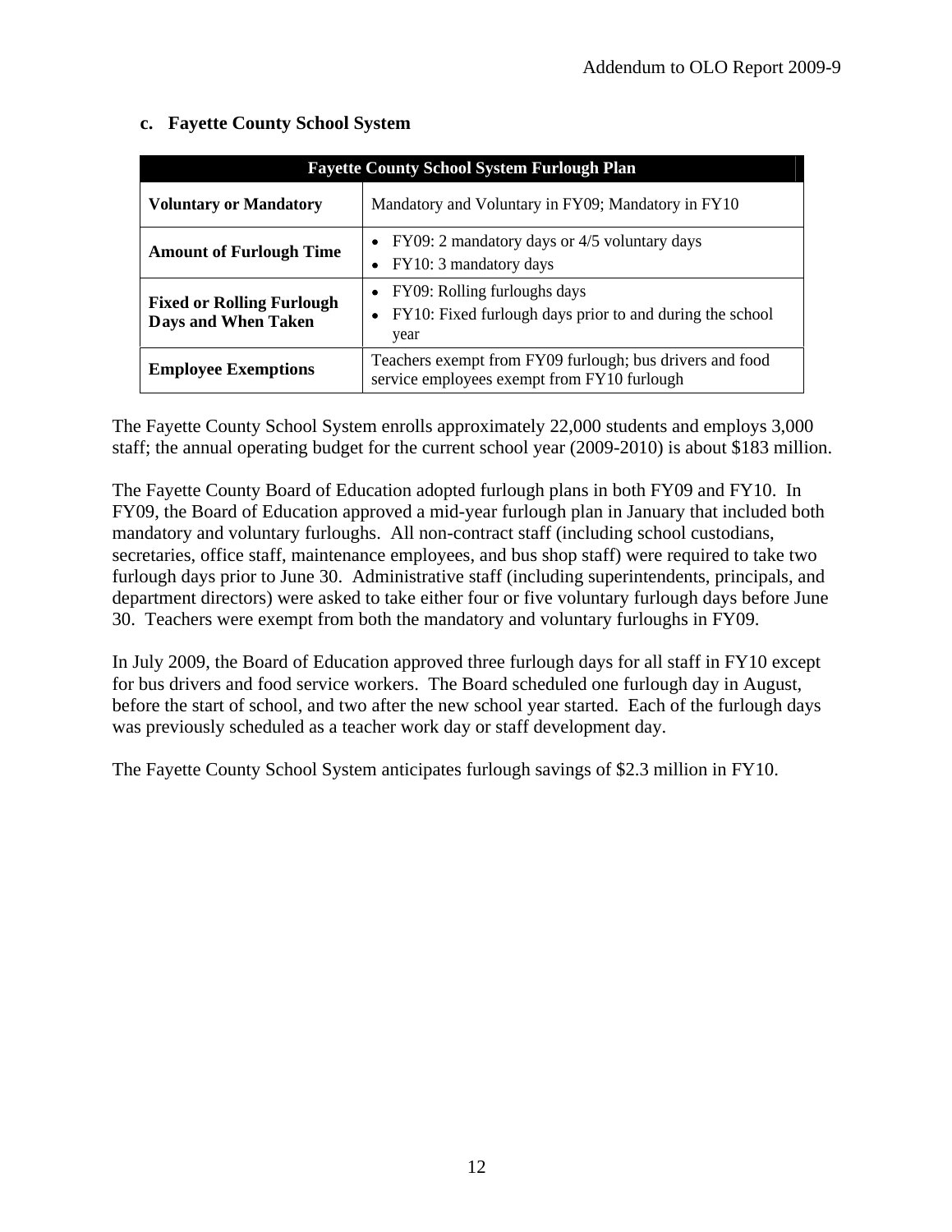|                                                         | Lynwood Unified School District Furlough Plan                                                                                                                                     |
|---------------------------------------------------------|-----------------------------------------------------------------------------------------------------------------------------------------------------------------------------------|
| <b>Voluntary or Mandatory</b>                           | Mandatory                                                                                                                                                                         |
| <b>Amount of Furlough Time</b>                          | • FY09: 4 furlough days<br>• FY10: 1 furlough day                                                                                                                                 |
| <b>Fixed or Rolling Furlough</b><br>Days and When Taken | Fixed furloughs days                                                                                                                                                              |
| <b>Employee Exemptions</b>                              | • FY09: Teachers exempt<br>$\bullet$ FY10: None                                                                                                                                   |
| <b>Other Details of Note</b>                            | • FY10 also includes a 3% reduction in pay<br>• For both years, agreements for furloughs with unions<br>included promise to forgo or rescind employee layoffs<br>during that year |

## **3. Lynwood Unified School District (California)**

The Lynwood Unified School District is located within the Los Angeles metro area. In the 2008- 09 school year, the district enrolled approximately 17,000 students; the annual operating budget was about \$146 million.

The Lynwood School Board enacted furlough plans in both FY09 and FY10. In FY09, the School Board implemented four furlough days for all employees except for teachers. In March 2009, the Board reached a furlough agreement with two unions, Service Employees International Union (SEIU) Local 99 and the California School Employees Association (CSEA). The agreements required employees to take one furlough day per month for the remainder of the 2008-09 school year; in exchange, the Board agreed not to lay off any SEIU-Local 99 or CSEA member during that time.

In June 2009, the School Board came to an agreement with all employee unions for a 3% salary reduction in FY10 along with one furlough day. The Lynwood School District anticipates salary reduction and furlough savings of \$2.8 million in FY10.

The furlough day is to be taken on the first pupil-free work day of the school year. The Board's agreements with the unions state that the 3% salary reduction is for FY10 only, and will be added back to the employee salary schedule for FY11. In exchange for the Lynwood Teacher's Association (LTA) agreement to the pay reduction and furlough day, the district agreed to rescind 94 layoff notices that had been issued to LTA members.